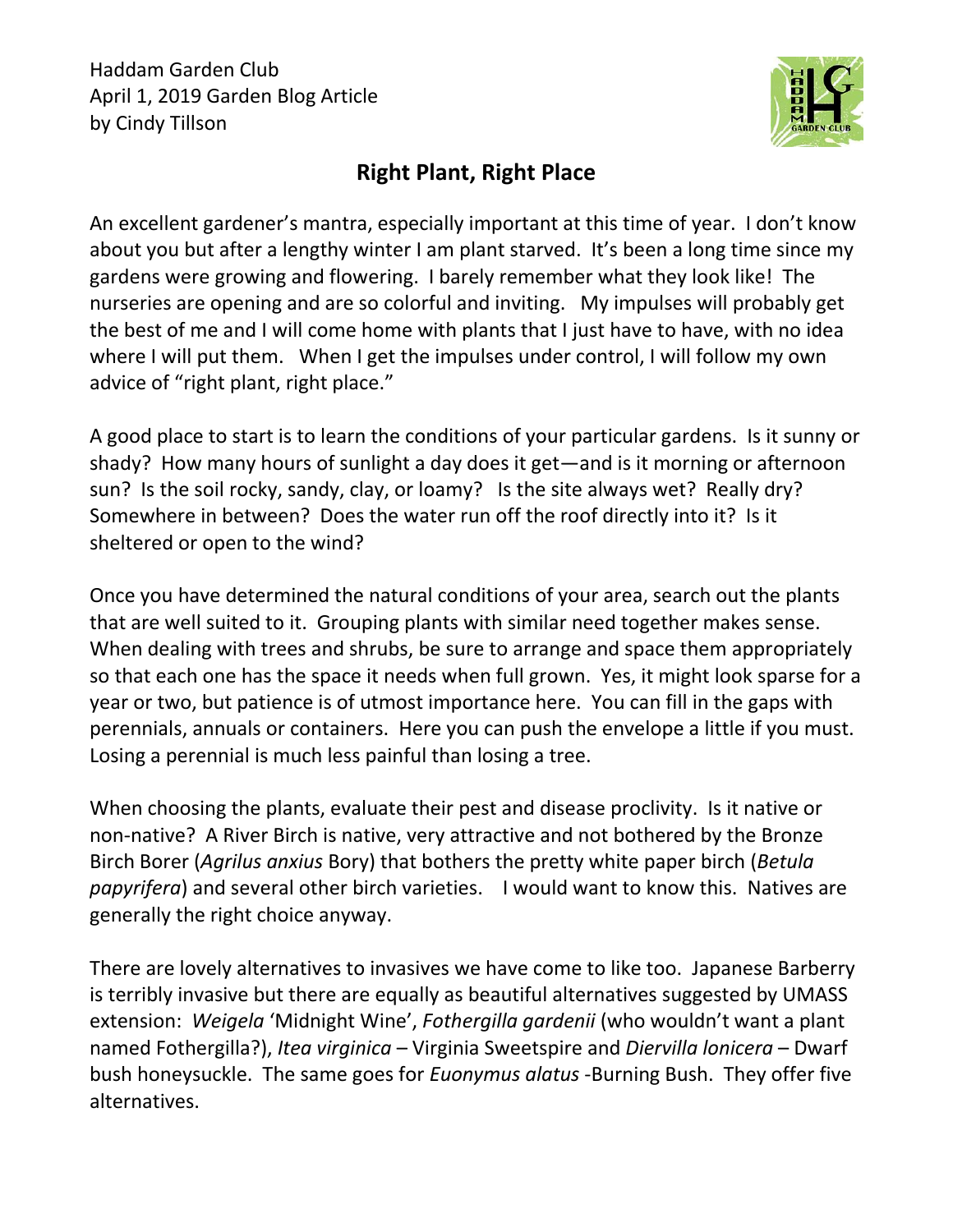A word to the wise—Research the growth habit of plants you are considering at a reliable plant database like UMASS or UCONN before you let it grace your property. University of Massachusetts Extension offers a [comprehensive plant](https://ag.umass.edu/landscape/fact-sheets/right-plant-right-place-plant-selection-guide-for-managed-landscapes) selection guide for managed landscapes. Besides specific plants, it includes important guidelines to consider when selecting. This will keep the wrong plant from going into the right place and either taking over or meeting its demise.

There are only so many things you can do to amend a site. It is far better to evaluate the site and get plants that are suited to that site. Your plants have a much better chance of thriving and you will save yourself a lot of money and labor in the long run. If you really must have THAT plant, and you know deep down it is not the right plant for your site, put it in a container that you can move around. Maybe you can find the right place.

The community plant sales are also starting to spring up. You can get great deals there and your plant dollars go much further. They can be great sales, just be careful. I suggest you plant purchases made from non-garden affiliated groups off to the side so you can watch it for the first year. It may work out beautifully but if it doesn't, it will be less disruptive to move or remove.

There are three plant sales in Haddam this spring selling healthy plants that you can trust to be endorsed by solid gardeners. The

**Haddam Garden Club** is holding theirs Saturday May 4 at the Haddam Elementary School as part of the town wide tag sale (rain date 5/5)

**Haddam Land Trust** will be holding their plant sale on Saturday, May 18 at the UCONN Extension Center on Saybrook Rd.

**CT Master Gardeners** are having their plant sale on Sat June 1 at the UCONN Extension Center on Saybrook Rd as well.

Gardening success will come by having the right plant in the right place, but we all need to make our own mistakes. I don't think a garden is ever finished anyway.

## **A Couple More Thoughts…**

The April meeting of the Haddam Garden Club is a closed meeting.

**Digging In** recipe of the month:

## **SCALLOPS WITH MUSHROOMS IN SHELLS**

Submitted by Barbara Stellenwerf

Yield 6 servings